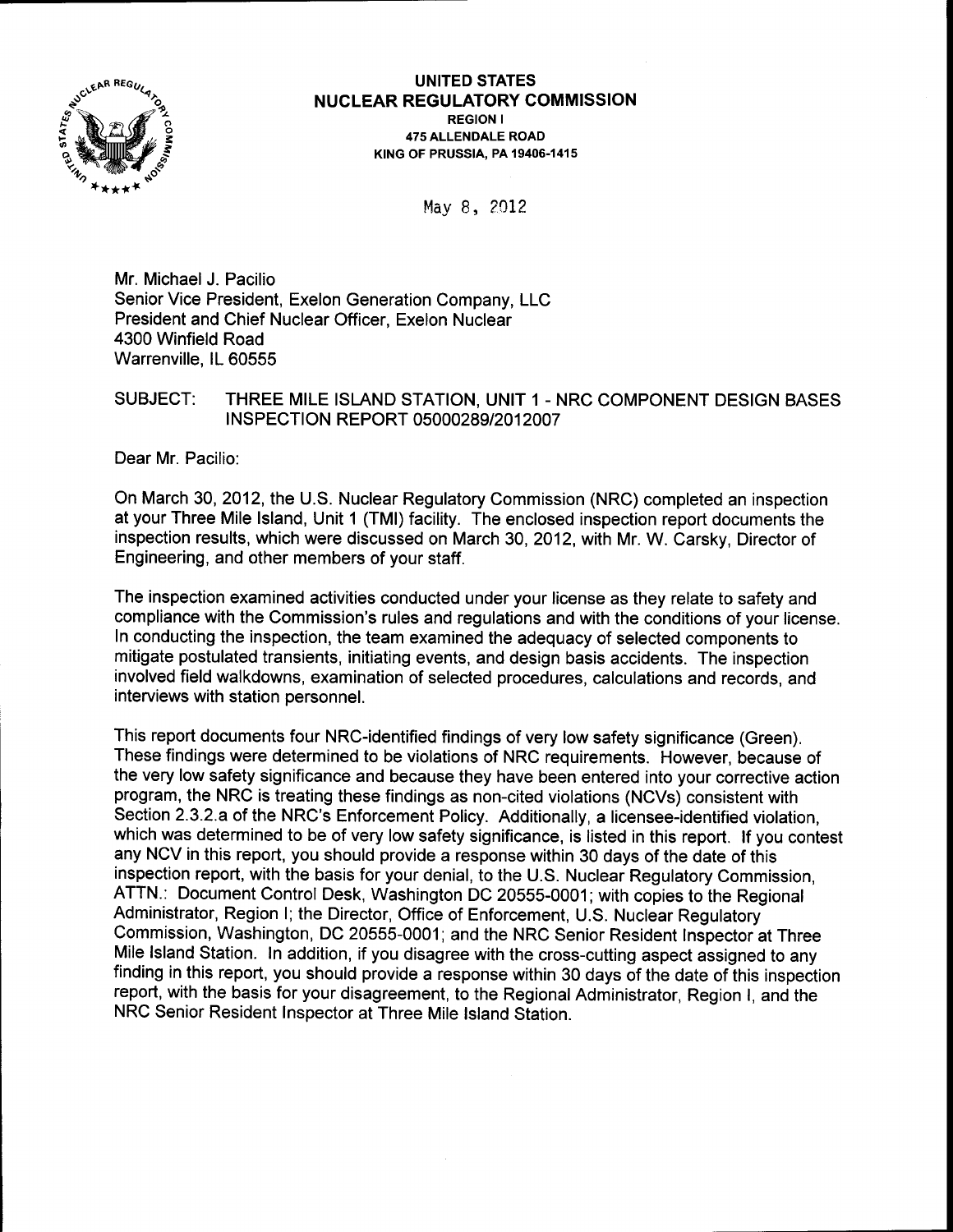M. Pacilio <sup>2</sup>

ln accordance with 10 CFR 2.390 of the NRC's "Rules of Practice," a copy of this letter, its enclosure, and your response (if any) will be available electronically for public inspection in the NRC Public Docket Room or from the Publicly Available Records component of NRC's document system, Agencywide Documents Access and Management System (ADAMS). ADAMS is accessible from the NRC Web site at http://www.nrc.gov/reading-rm/adams.html (the Public Electronic Reading Room).

Sincerely,

Laurence<sup>7</sup> Doer

Lawrence T. Doerflein, Chief  $\sqrt{l}$ Engineering Branch 2 Division of Reactor Safety

Docket No.: 50-289 License No.: DPR-50

Enclosure: <sup>I</sup>nspection Report 05000289/2012007 w/Attachment: Supplemental Information

cc w/encl.: Distribution via ListServ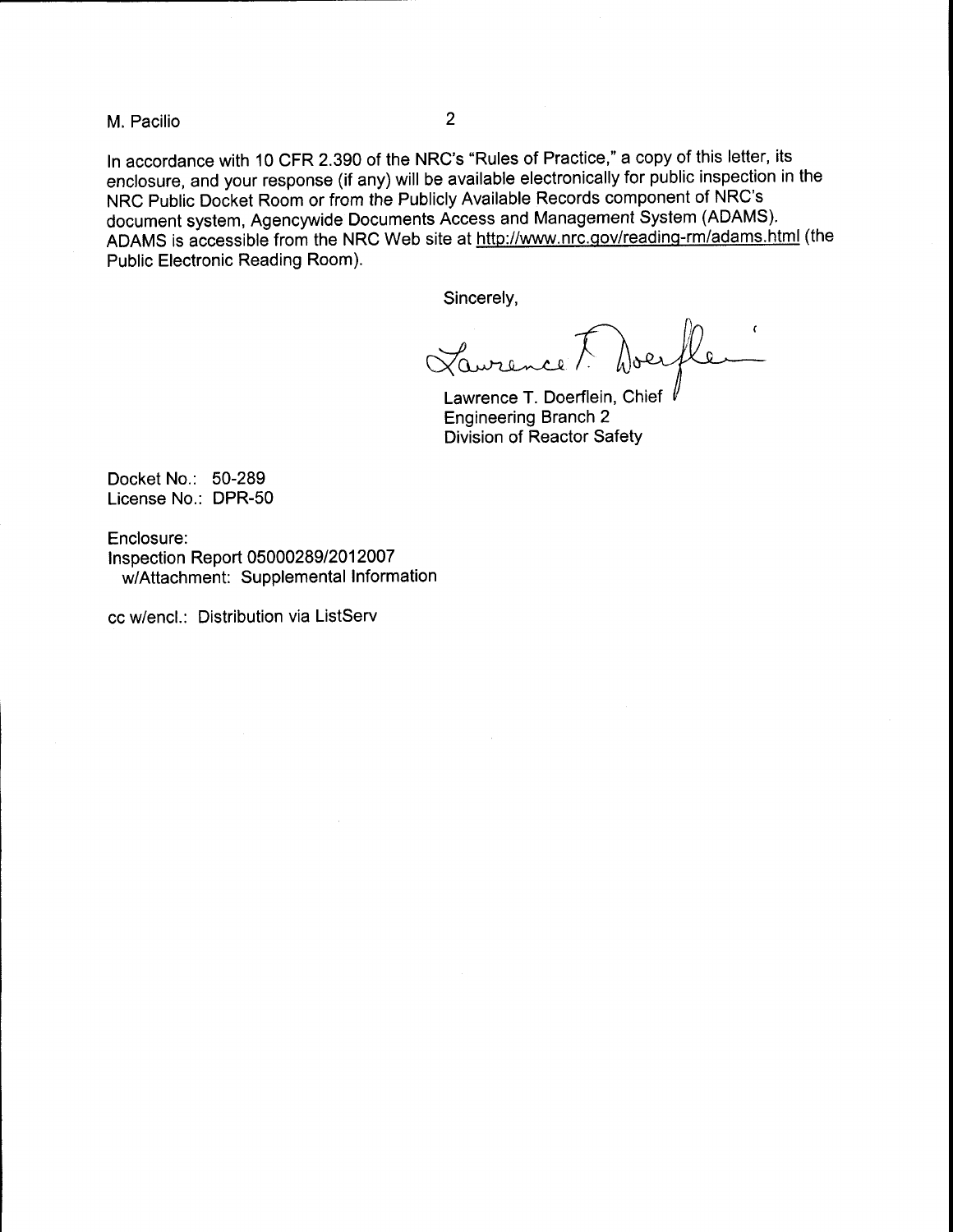In accordance with 10 CFR 2.390 of the NRC's "Rules of Practice," a copy of this letter, its enclosure, and your response (if any) will be available electronically for public inspection in the NRC Public Docket Room or from the Publicly Available Records component of NRC's document system, Agencywide Documents Access and Management System (ADAMS). ADAMS is accessible from the NRC Web site at http://www.nrc.gov/reading-rm/adams.html (the Public Electronic Reading Room).

Sincerely,

# /RN

Lawrence T. Doerflein, Chief Engineering Branch 2 Division of Reactor Safety

Docket No.: 50-289 License No.: DPR-50

Enclosure:

lnspection Report 05000289/201 2007 w/Attachment: Supplemental Information

cc w/encl.: Distribution via ListServ

Distribution w/encl:

| (R1ORAMAIL Resource)                     |
|------------------------------------------|
| (R1ORAMAIL Resource)                     |
| (R1DRPMAIL Resource)                     |
| (R1DRPMail Resource)                     |
| (R1DRSMail Resource)                     |
| (R1DRSMail Resource)                     |
|                                          |
|                                          |
|                                          |
|                                          |
|                                          |
| D. Werkheiser, DRP, SRI                  |
|                                          |
| C. LaRegina, DRP, AA                     |
| M. McCoppin, RI OEDO                     |
| <b>RidsNrrPMThreeMileIsland Resource</b> |
| RidsNrrDorlLpl1-2 Resource               |
| <b>ROPReports Resource</b>               |
|                                          |
|                                          |

# SUNSI Review Complete: LTD (Reviewer's Initials) ADAMS ACC #ML12129A062 DOCUMENT NAME: G:\DRS\Engineering Branch 2\Arner\tmi 2012 cdbi\TMI CDBI 2012007 .doc

After declaring this document "An Official Agency Record" it will be released to the Public.

To receive a copy of this document, indicate in the box:  $\overline{C}$ " = Copy without attachment/enclosure "E" = Copy with attachment/enclosure " $N$ " = No copy

| <b>OFFICE</b> | <b>RI/DRS</b> | <b>IRI/DRS</b> | <b>RI/DRP</b>  | <b>RI/DRS</b> |
|---------------|---------------|----------------|----------------|---------------|
| <b>INAME</b>  | FArner        | lWCook         | <b>GHunegs</b> | LDoerflein    |
| <b>DATE</b>   | 5/1/12        | 5/1/12         | 5/2/12         | 5/8/12        |

OFFICIAL RECORD COPY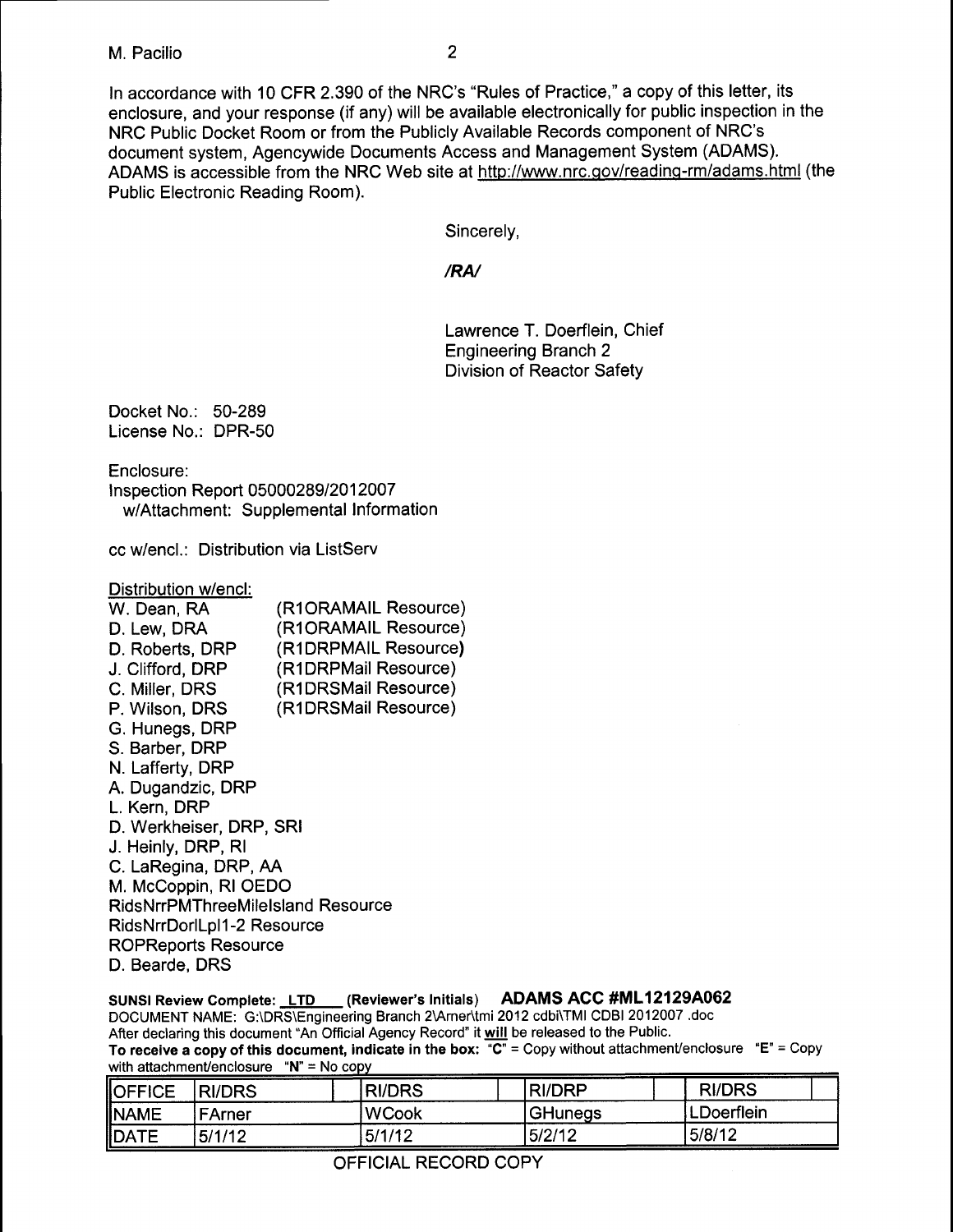# U.S. NUCLEAR REGULATORY COMMISSION

# REGION <sup>I</sup>

| Docket No:         | 50-289                                                                                                                                                                                                                                                                                                  |
|--------------------|---------------------------------------------------------------------------------------------------------------------------------------------------------------------------------------------------------------------------------------------------------------------------------------------------------|
| License No:        | <b>DPR-50</b>                                                                                                                                                                                                                                                                                           |
| Report No:         | 05000289/2012007                                                                                                                                                                                                                                                                                        |
| Licensee:          | <b>Exelon Generation Company</b>                                                                                                                                                                                                                                                                        |
| Facility:          | Three Mile Island Station, Unit 1                                                                                                                                                                                                                                                                       |
| Location:          | Middletown, PA 17057                                                                                                                                                                                                                                                                                    |
| Inspection Period: | February 27 through March 30, 2012                                                                                                                                                                                                                                                                      |
| Inspectors:        | F. Arner, Senior Reactor Inspector, Division of Reactor Safety (DRS),<br><b>Team Leader</b><br>J. Schoppy, Senior Reactor Inspector, DRS<br>J. Lilliendahl, Reactor Inspector, DRS<br>J. Brand, Reactor Inspector, DRS<br>C. Edwards, NRC Mechanical Contractor<br>J. Nicely, NRC Electrical Contractor |
| Approved By:       | Lawrence T. Doerflein, Chief<br><b>Engineering Branch 2</b><br><b>Division of Reactor Safety</b>                                                                                                                                                                                                        |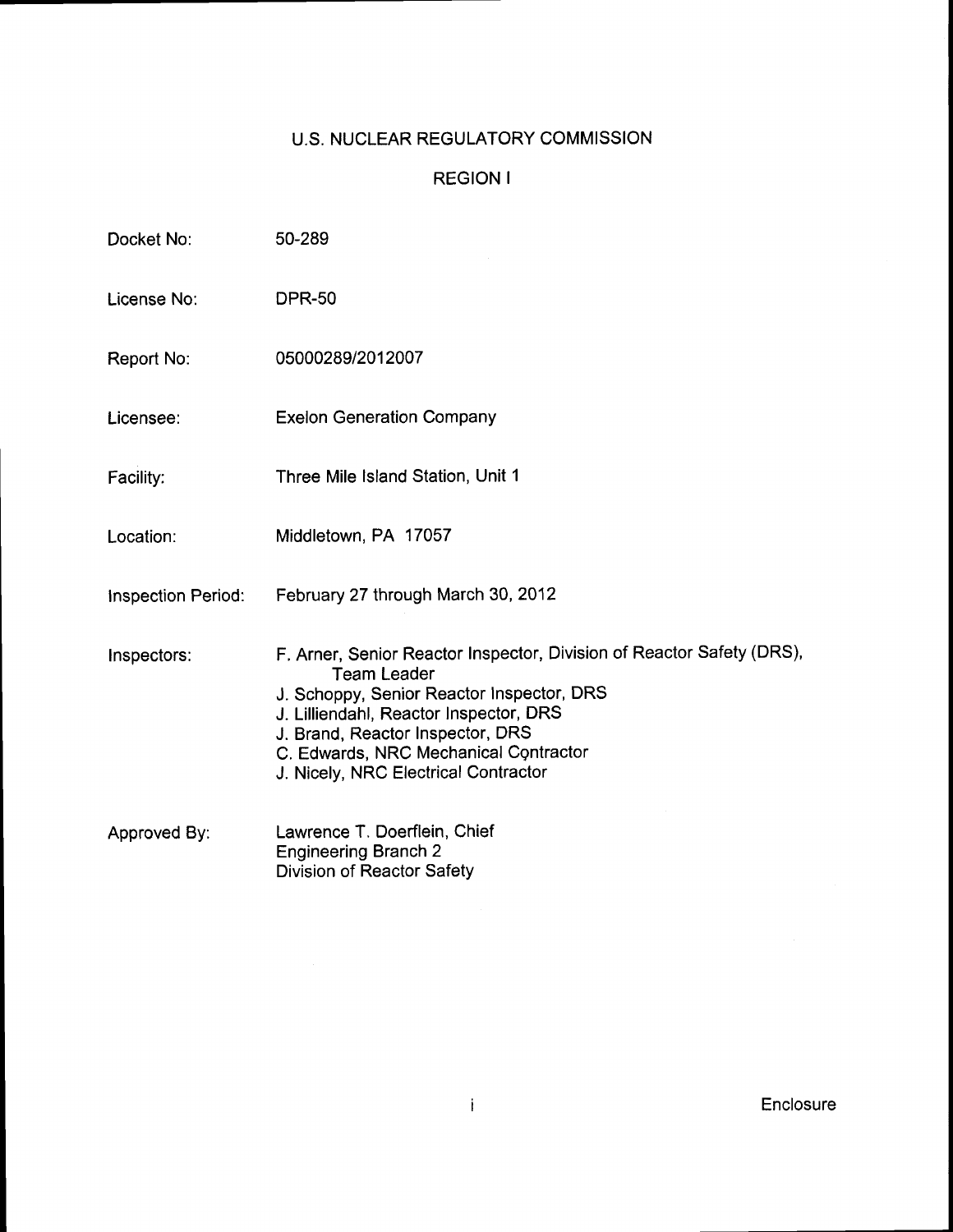# SUMMARY OF FINDINGS

IR 05000289/2012007; 02/27 - 03/30/2012; Three Mile Island, Unit 1; Component Design Bases Inspection.

The report covers the Component Design Bases Inspection conducted by a team of four U.S. Nuclear Regulatory Commission (NRC) inspectors and two NRC contractors. Four findings of very low safety significance (Green) were identified, all of which were considered to be non-cited violations (NCV). The significance of most findings is indicated by their color (Green, White, Yellow, Red) using lnspection Manual Chapter (lMC) 0609, "Significance Determination Process." Cross-cutting aspects associated with findings are determined using IMC 0310, "Components Within the Cross-Cutting Areas." The NRC's program for overseeing the safe operation of commercial nuclear power reactors is described in NUREG-1649, "Reactor Oversight Process," Revision 4, dated December 2006.

## NRC-ldentified Findinqs

## Gornerstone: Mitigating Systems

Green: The team identified a finding of very low safety significance (Green) involving a non-cited violation of 10 CFR Part 50, Appendix B, Criterion lll, Design Control, because Exelon had not verified the adequacy of their design with respect to ensuring the capability of the emergency core cooling system piggyback mode of operation during sump recirculation in response to postulated small break loss-of-coolant accident (SBLOCA) conditions. Specifically, the decay heat system low pressure injection (LPl) piggyback motor operated valves (DH-V-7AJB) and containment isolation sump valves (DH-V-OA/B) had not been evaluated to ensure they would open against the maximum expected differential pressures assuming the maximum allowable technical specification (TS) backleakage of system pressure isolation valves (PlVs). Exelon entered the issue into their corrective action program to evaluate the current design and ensure the valves required for piggyback operation could be opened in response to SBLOCA scenarios which may require the transfer to the sump recirculation mode of operation.

The performance deficiency was determined to be more than minor because it was associated with the design control attribute of the Mitigating Systems Cornerstone and adversely affected the cornerstone objective of ensuring the availability, reliability, and capability of systems that respond to initiating events to prevent undesirable consequences. The team evaluated the finding in accordance with IMC 0609, Significance Determination Process, Attachment 4, "Phase 1 - Initial Screening and Characterization of Findings." The finding was determined to be of very low safety significance because it was a design deficiency confirmed not to result in a loss of operability, This finding was not assigned a cross-cutting aspect because it was a historical design issue not indicative of current performance. (Section 1R21.2.1.1)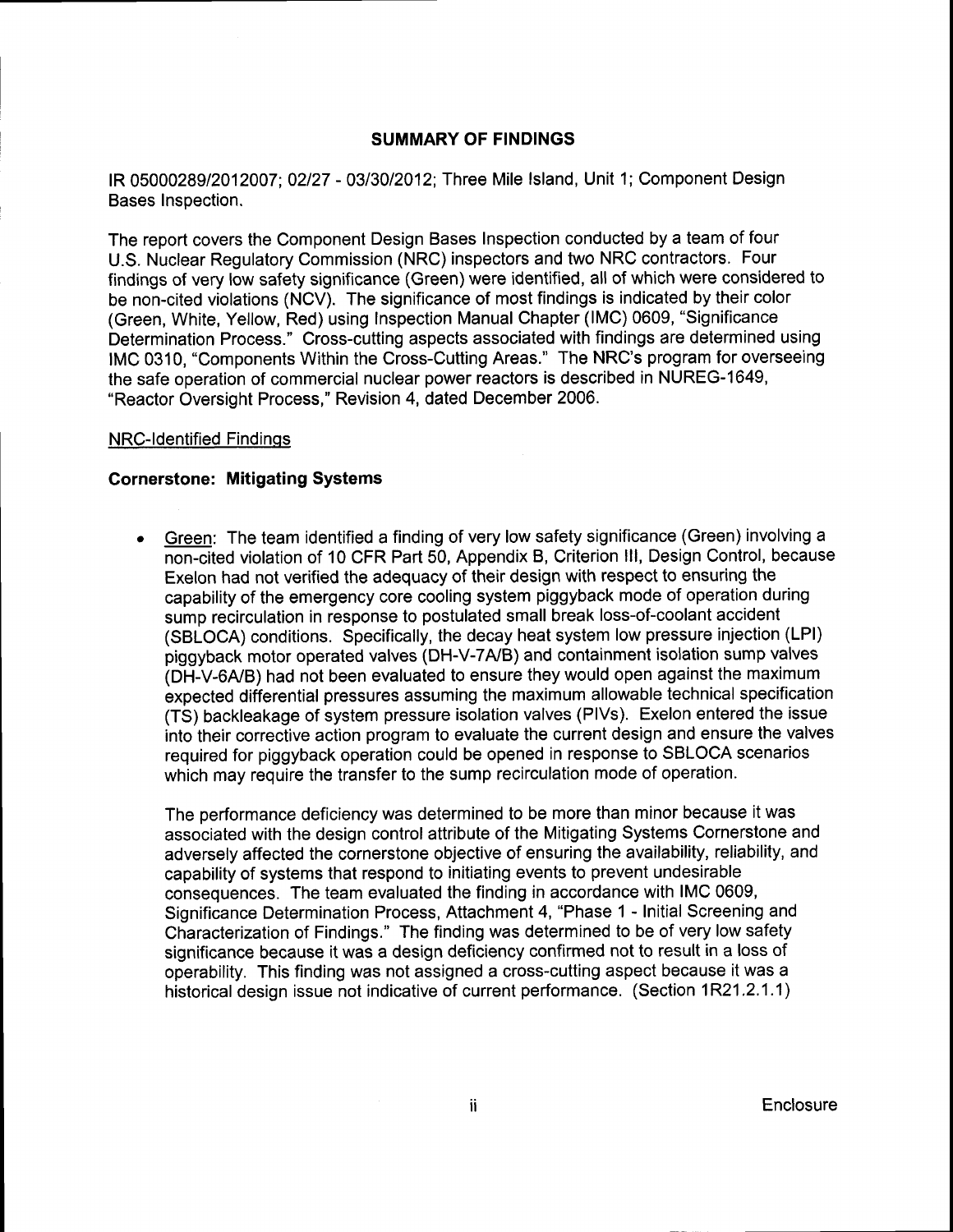Green: The team identified a finding of very low safety significance (Green) involving <sup>a</sup>  $\bullet$ non-cited violation of 10 CFR Part 50, Appendix B, Criterion lll, Design Control, because Exelon had not verified the adequacy of the design regarding motor operated valve (MOV) thermal overload relay (TOL) sizing. Specifically, Exelon had not verified that TOL relays on safety-related low pressure injection (LPl) MOV circuits for the LPI injection valves, DH-V-4A(B), were properly sized to support the design function of repetitive jogging and throttling of the MOVs in response to design basis accidents. Exelon entered the issue into their corrective action program to evaluate the condition that the existing design analysis did not address TOL sizing for jogging MOVs. Exelon performed an initial review for operability of the LPI injection valves and included an extent-of-condition review for other engineered safeguards (ES) MOVs that are operated in a jogging mode to ensure the MOVs would not inadvertently trip under reasonable assumptions.

The performance deficiency was determined to be more than minor because it was associated with the design control attribute of the Mitigating Systems Cornerstone and adversely affected the cornerstone objective of ensuring the availability, reliability, and capability of systems that respond to initiating events to prevent undesirable consequences. The team evaluated the finding in accordance with IMC 0609, Significance Determination Process, Attachment 4, "Phase 1 - Initial Screening and Characterization of Findings," The finding was determined to be of very low safety significance because it was a design deficiency confirmed not to result in a loss of operability. This finding was not assigned a cross-cutting aspect because it was a historical design issue not indicative of current performance. (Section 1R21.2.1.2)

Green: The team identified a finding of very low safety significance (Green) involving a  $\bullet$ non-cited violation of 10 CFR Part 50, Appendix B, Criterion lll, Design Control, because Exelon did not verify the adequacy of design with respect to the Battery 1A sizing calculation. Specifically, non-conservative design inputs and incorrect methodologies were used for the safety related Battery 1A sizing calculation which reduced the battery capacity margin. Exelon entered this issue into the corrective action program and concluded that the issues identified did not render any of the batteries inoperable, based on the magnitude of the errors and currently available aging margin.

The performance deficiency was determined to be more than minor because it was associated with the design control attribute of the Mitigating Systems Cornerstone and adversely affected the cornerstone objective of ensuring the availability, reliability, and capability of systems that respond to initiating events to prevent undesirable consequences. The team evaluated the finding in accordance with IMC 0609, Significance Determination Process, Attachment 4, "Phase 1 - Initial Screening and Characterization of Findings." The finding was determined to be of very low safety significance because it was a design deficiency confirmed not to result in a loss of operability. The finding had a cross-cutting aspect in the area of Human Performance, Resources Component, because Exelon did not ensure that accurate design documentation was available. Specifically, Exelon inadequately revised the battery sizing calculation in 2009. (IMC 0310, Aspect H.2(c)) (Section 1R21.2.1.3)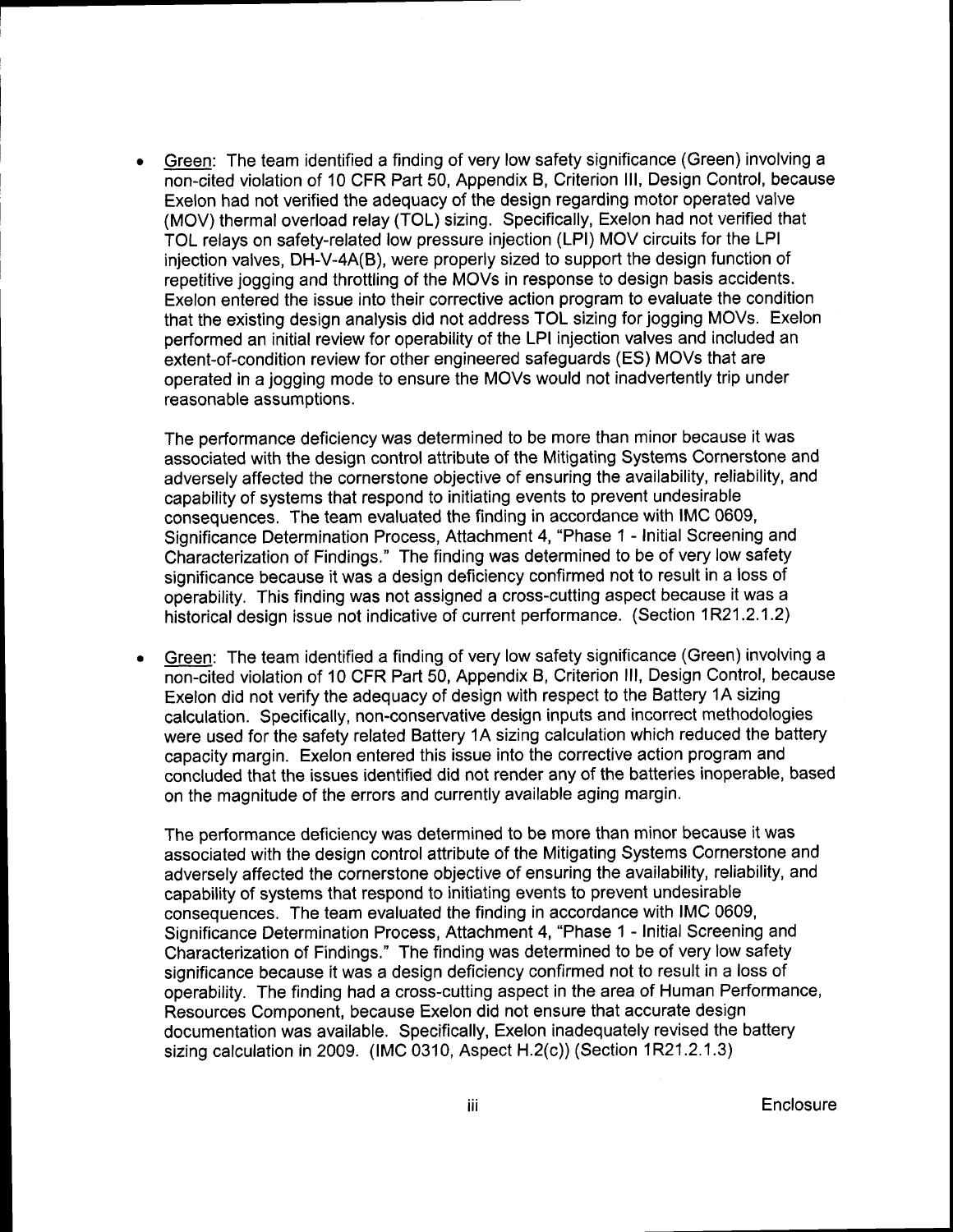Green: The team identified a finding of very low safety significance (Green) involving <sup>a</sup> non-cited violation of 10 CFR 50.63, "Loss of all Alternating Current Power," because Exelon did not ensure that necessary support systems had sufficient capability to mitigate a station blackout (SBO). Specifically, Exelon did not ensure that the design and maintenance of the SBO diesel generator starting battery was adequate to ensure that the SBO diesel generator would be able to start and load within the required time following an SBO. Exelon entered this issue into the corrective action program and concluded that the issues identified did not render the SBO emergency diesel generaor (EDG) inoperable, based on testing performed during the inspection to validate the operability of the SBO EDG output breaker, the adequate performance of the battery during SBO diesel generator surveillances, the adequate acceptance test results, and adequate monthly monitoring.

The performance deficiency was determined to be more than minor because it was associated with the design control and procedure quality attributes of the Mitigating Systems Cornerstone and adversely affected the cornerstone objective of ensuring the availability, reliability, and capability of systems that respond to initiating events to prevent undesirable consequences. The team evaluated the finding in accordance with IMC 0609, Significance Determination Process, Attachment 4, "Phase 1 - Initial Screening and Characterization of Findings." The finding was determined to be of very low safety significance (Green) because it did not represent a loss of system safety function, and did not screen as potentially risk significant due to a seismic, flooding, or severe weather initiating event. This finding was not assigned a cross-cutting aspect because the most significant causal factor of the finding was the inadequate design verification for adequate voltage to the battery loads, which was not reflective of current performance. The design calculation was last revised in March 2008. (Section 1R21.2.1.4)

# **Other Findings**

One violation of very low safety significance, which was identified by Exelon, was reviewed by the team. Corrective actions taken or planned by Exelon have been entered into Exelon's corrective action program (CAP). This violation and its corrective action tracking numbers are listed in Section 4OA7 of this report.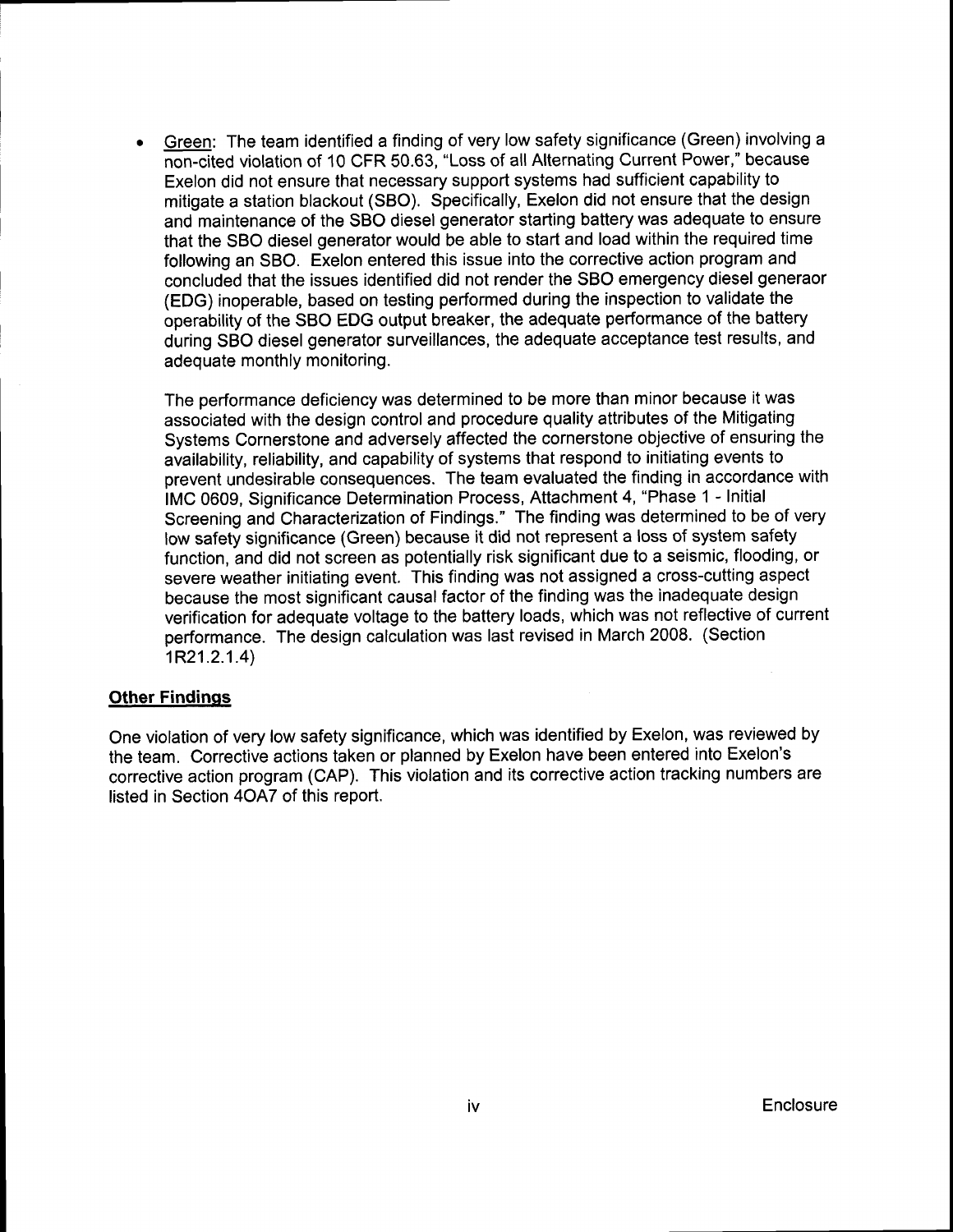#### REPORT DETAILS

#### 1. REACTORSAFETY

# Cornerstones: lnitiating Events, Mitigating Systems, and Barrier Integrity

#### 1R21 Component Desion Bases Inspection (lP 71111.21)

#### .1 Inspection Sample Selection Process

The team selected risk significant components for review using information contained in the Three Mile lsland (TMl) Probabilistic Risk Assessment (PRA) and the U.S. Nuclear Regulatory Commission's (NRC) Standardized Plant Analysis Risk (SPAR) model for the TMI Station. Additionally, the team referenced the Risk'lnformed lnspection Notebook for the TMI Station (Revision 2.1a) in the selection of potential components for review. In general, the selection process focused on components that had a Risk Achievement Worth (RAW) factor greater than 1.3 or a Risk Reduction Worth (RRW) factor greater than 1.005. The components selected were associated with both safety-related and nonsafety related systems, and included a variety of components such as pumps, transformers, diesel engines, batteries, and valves.

The team initially compiled a list of components based on the risk factors previously mentioned. Additionally, the team reviewed the previous component design bases inspection (CDBI) reports (05000289/2009006 and 0500028912007006) and excluded the majority of those components previously inspected. The team then performed a margin assessment to narrow the focus of the inspection to 20 components and three operating experience (OE) items. The team selected low pressure injection (LPl) pressure isolation valves (PlVs) to review for large early release frequency (LERF) implications. The team's evaluation of possible low design margin included consideration of original design issues, margin reductions due to modifications, or margin reductions identified as a result of material condition/equipment reliability issues. The assessment also included items such as failed performance test results, corrective action history, repeated maintenance, Maintenance Rule (a)(1) status, operability reviews for degraded conditions, NRC resident inspector insights, system health reports, and industry OE. Finally, consideration was also given to the uniqueness and complexity of the design and the available defense-in-depth margins.

The inspection performed by the team was conducted as outlined in NRC lnspection Procedure (IP) 71111.21. This inspection effort included walkdowns of selected components; interviews with operators, system engineers, and design engineers; and reviews of associated design documents and calculations to assess the adequacy of the components to meet design basis, licensing basis, and risk-informed beyond design basis requirements. Summaries of the reviews performed for each component and OE sample are discussed in the subsequent sections of this report. Documents reviewed for this inspection are listed in the Attachment.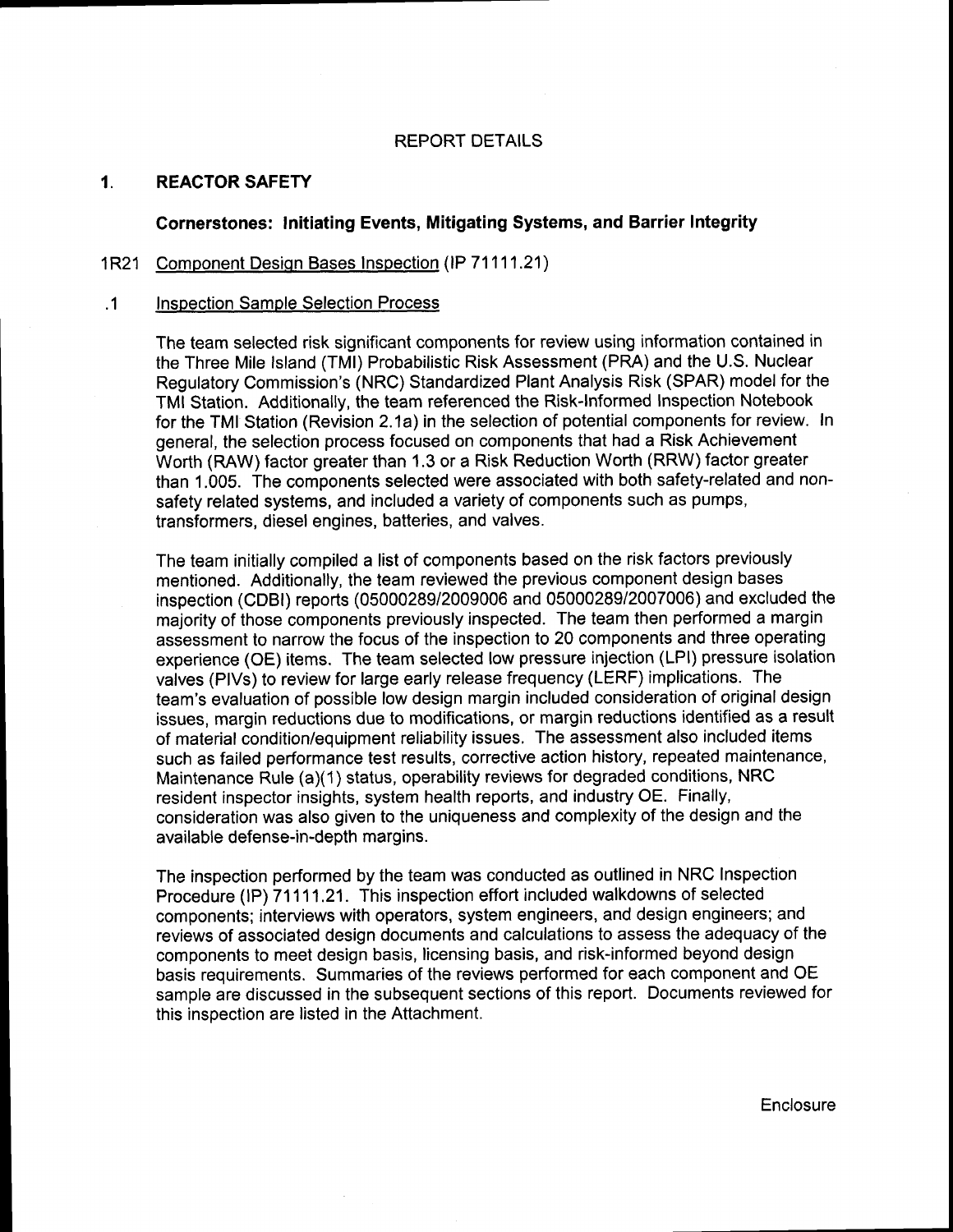## .2 Results of Detailed Reviews

## .2.1 Results of Detailed Component Reviews (20 samples)

# .2.1.1 'B' Decay Heat Removal Pump, DH-P-1B

## a. lnspection Scope

The team inspected the'B' Decay Heat Removal (DHR) pump, DH-P-1B, to verify the pump was capable of performing its design basis function. This included a review of the net positive suction head (NPSH) analysis for both the borated water storage tank (BWST) and reactor building (RB) sump suction flow paths. The team verified that design inputs were properly translated into system procedures and tests, and reviewed completed surveillance tests to ensure pump operability was demonstrated. The team reviewed emergency operating procedures to verify consistency between system flow paths and assumptions used in the applicable design analyses for the pump and associated valves. The team reviewed system flow calculations, the updated final safety analysis report (UFSAR) and the Technical Specifications (TS) to ensure consistency between pump design parameters and pump test acceptance criteria. The team reviewed equipment service conditions and qualification documentation to determine whether the associated motor would operate under postulated abnormal and accident environmental conditions. The team interviewed engineers, operators, and maintenance personnel to discuss historical pump performance, pump modifications, and associated corrective actions. The team walked down the'A'and'B'DHR pumps and motors, and accessible portions of the DHR system to independently assess Exelon's configuration control, the operating environment of the pump and associated components, and the DHR system material condition.

## b, Findinqs

lntroduction: The team identified a finding of very low safety significance (Green) involving a non-cited violation of 10 CFR Part 50, Appendix B, Criterion lll, Design Control, because Exelon had not verified the adequacy of their design with respect to ensuring the capability of the emergency core cooling system (ECCS) piggyback mode of operation during sump recirculation in response to postulated small break loss-of-coolant accident (SBLOCA) conditions. Specifically, the decay heat system low pressure injection (LPl) to high pressure injection (HPl) (piggyback) motor operated valves (DH-V-7A/B) and containment isolation sump valves (DH-V-6A/B) had not been evaluated to ensure they could open against the maximum expected differential pressures given the TS allowable back-leakage of system pressure isolation valves (PlVs).

Description: Calculation C-1101-900-E410-039, Motor Operated Valve (MOV) Delta P and Basis, Rev, 9, and the MOV 89-10 Program Scope Evaluation, referenced 218 pounds per square inch differential (psid) and 39 psid as bounding maximum expected differential pressures (MEDP) for valves DH-V-7A/B and DH-V-6A/B, respectively. These maximum values were identified to verify that thrust design margins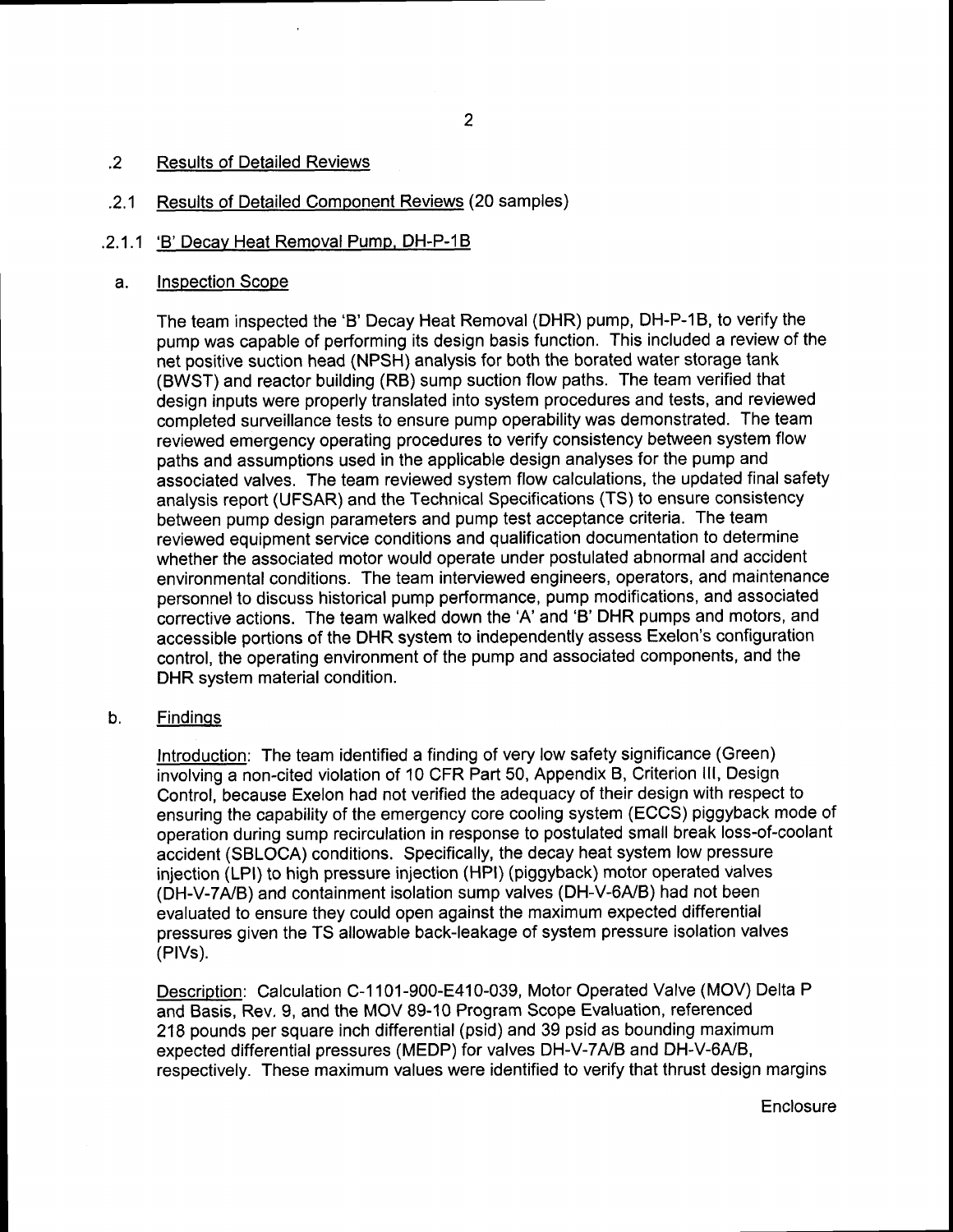existed to ensure the capability of the LPI piggyback motor operated valves (DH-V-7A/B) and the reactor building sump isolation motor operated valves (DH-V-6 A/B) to open during the transfer to RB sump recirculation operation. The team reviewed the LPI design in response to a SBLOCA scenario and identified that the established MEDP design inputs had not been verified to be conservative values. Specifically, the team noted that MEDP would be higher for postulated reactor coolant system (RCS) break sizes where the RCS pressure is elevated above the existing MEDP for valves DH-V-7AJB during the transfer of LPI suction to the sump.

The team noted that the DHR system injection lines connecting to the reactor vessel included two PIV check valves in series. PlVs are defined for each interface as any two valves in series within the reactor coolant pressure boundary which separates the high pressure RCS from a low pressure system. These valves are normally closed during power operation and form part of the RCS pressure boundary (RCPB). The team noted the associated PIV TS (Section 3.1.6) allows up to a maximum of 5 gallons per minute (gpm) backleakage through the PlVs. Additionally, the normally closed LPI MOV injection valves in each line downstream of these check valves, which may prevent leakage during normal plant operation, are designed to automatically open when the reactor pressure drops below 1600 pounds per square inch guage (psig) during an accident condition.

The team determined that during a postulated SBLOCA, there was a potential for the design allowable backleakage from the RCS through the two series check valves (CF-V-5 A/B and DH-V-22 A/B) to pressurize the closed system DHRyLPI piping up to the DHR pump discharge and suction relief valves (set to relieve at a nominal 520 and 495 psig respectively). The team noted that this pressure would exceed the currently established maximum expected differential pressure for both the LPI piggyback (218 psid) and the RB sump isolation motor operated valves (39 psid) depending on what the RCS pressure was prior to the transfer to sump recirculation. The team also questioned the impact of the design on the DHR system pressure relief valves (DH-V-18A/B and DH-V-13A/B) due to the potential for repetitive cycling.

Exelon entered the issue into their corrective action program (lR 1337871) to evaluate the current design and ensure the valves required for piggyback operation could be opened during postulated SBLOCA scenarios requiring transfer to the sump recirculation mode of operation. Exelon reviewed historical leak test results for the PlVs performed under OP-TM-213-2111212 and verified the last test performed showed that the PlVs were not leaking. The team reviewed the data and agreed with Exelon's conclusion that based on the latest test results the system pressure would not be challenged and the piggyback valves would remain operable. Additionally, Exelon engineers performed an evaluation of SBLOCA scenarios requiring piggyback sump recirculation. This analysis determined that if PIV backleakage existed, the piggyback valves had sufficient thrust capability to open against the maximum DP which would exist due to the system relief valve settings. This evaluation also determined that when valve DH-V-7Aor DH-V-78 is opened, the pressure in the decay heat system would be relieved to the makeup pump suction line due to the resultant flowpath resulting in MEDP for the RB sump valves (DH-V-6A/B) to be within the previously analyzed values. Additionally, as part of their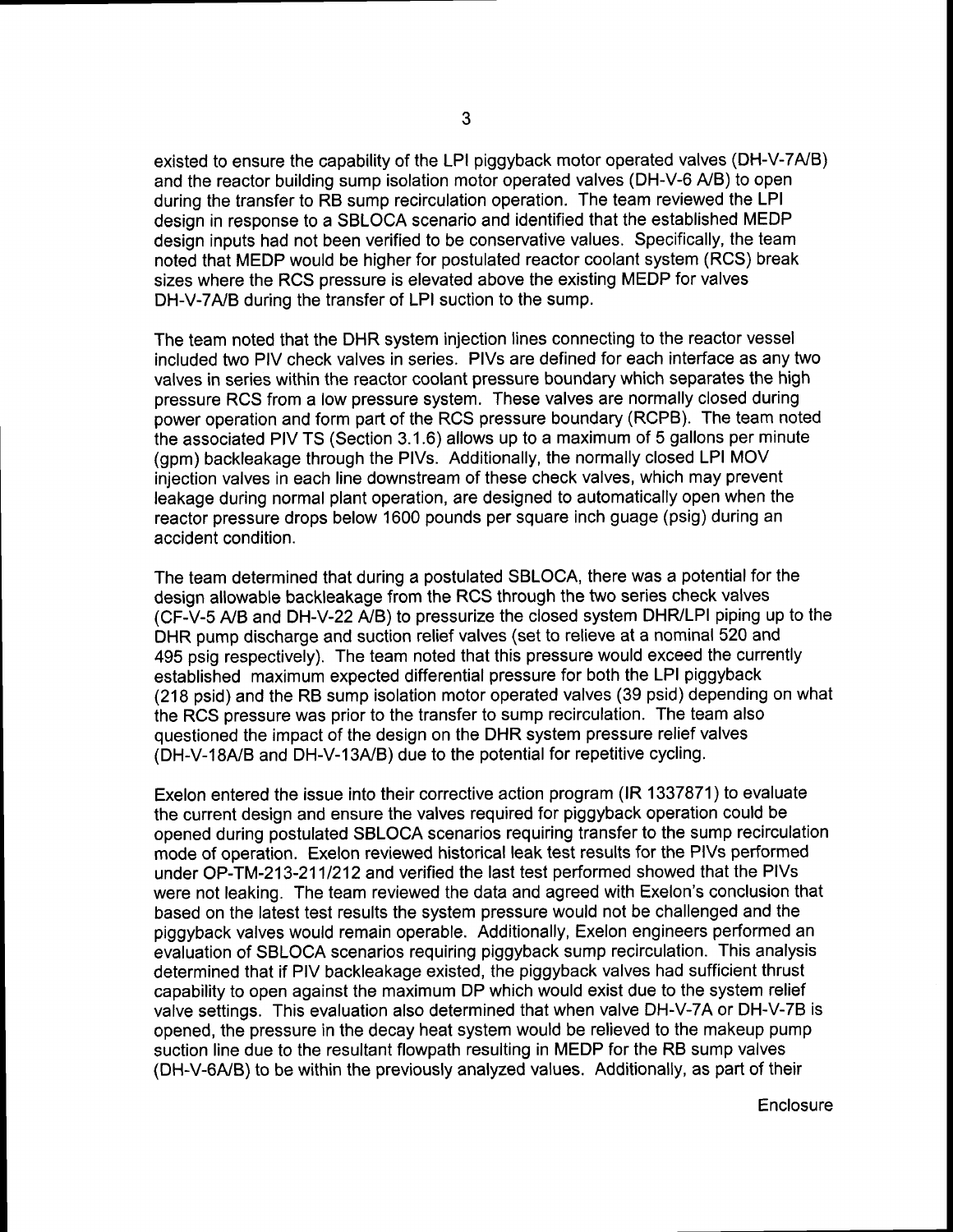design review, Exelon plans to evaluate the expected duty cycle on the system relief valves to ensure they were designed for the number of cycles that could occur given the postulated SBLOCA scenario and allowable PIV TS backleakage.

Analvsis: The team determined that the failure to verify the adequacy of the design with respect to ensuring the capability of the piggyback valves and RB sump isolation valves to operate for all postulated accident conditions, assuming maximum allowable TS backleakage through the pressure isolation check valves, was a performance deficiency. The performance deficiency was more than minor because it was similar to IMC 0612, Appendix E, Examples of Minor lssues, Example 3.j, in that the design analysis deficiency resulted in a condition where the team had reasonable doubt regarding the operability of the LPI to HPI (piggyback) and containment isolation sump valves. In addition, the performance deficiency was associated with the design control attribute of the Mitigating Systems cornerstone and adversely affected the cornerstone objective of ensuring the availability, reliability, and capability of systems that respond to initiating events to prevent undesirable consequences. In accordance with IMC 0609, Attachment 4, "Phase 1 - Initial Screening and Characterization of Findings," the team conducted a Phase 1 Significance Determination Process (SDP) screening and determined the finding was of very low safety significance (Green) because it was a design deficiency confirmed not to result in a loss of operability. The finding was not assigned a cross-cutting aspect because it was a historical design issue not indicative of current performance.

Enforcement: 10 CFR Part 50 Appendix B, Criterion lll, Design Control, requires, in part, that design control measures provide for verifying or checking the adequacy of design. Contrary to the above, as of March 7, 2012, measures had not been established to ensure that the maximum design basis differential pressure established in the MOV program design analysis for the DHRyLPI piggyback valves was a conservative bounding value for all postulated accident conditions. Because this violation is of very low safety significance and has been entered into Exelon's corrective action program (lR 1337871), this violation is being treated as a non-cited violation consistent with Section 2.3.2 of the NRC Enforcement Policy. (NCV 05000289/2012007-01, Nonconservative Differential Pressure Value used in DHR/LPI Motor Operated Valves Design Analysis)

## .2.1.2 'A' Decav Heat Removal Low Pressure Iniection Valve (DH-V-4A)

#### a. Inspection Scope

The team inspected MOV, DH-V-4A, to verify that it was capable of performing its specified design functions. The valve opens on an LPI actuation signal to provide LPI flow to the RCS in the event of loss-of-coolant accidents (LOCAS). The valve is also required to close by remote manual operation to provide long-term containment isolation. The team reviewed the UFSAR, design basis documents, calculations, vendor drawings, and procedures to identify the design basis requirements for the valve. The team also reviewed expected system alignments to assess whether component operation in these permitted alignments was consistent with the design and licensing basis assumptions. The team reviewed valve testing procedures and valve specifications to verify that the